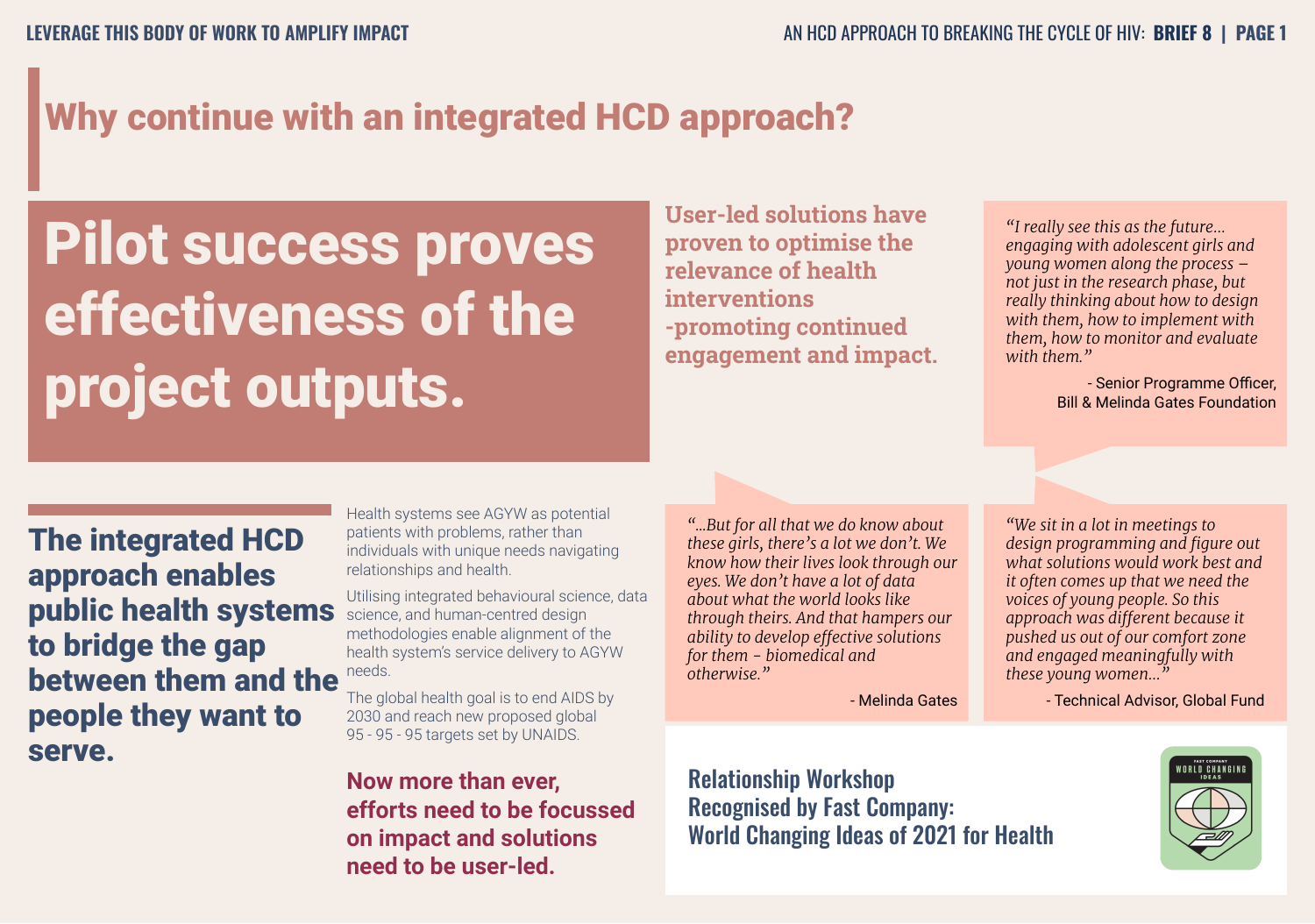# Why continue with an integrated HCD approach?

# Project outputs align to design challenges facing stakeholders.

**Our research with stakeholders identified 7 barriers for designing appropriate solutions to AGYW HIV prevention challenges that are well suited to our HCD approach:**

### **1. UNIFIED VISION**

#### **How can we all work off the same vision that is feasible for our on-the-ground realities?**

Stakeholder do not share the same framework for understanding and, therefore, approach prevention from their specific viewpoints with only the information at hand, resulting in isolated efforts and limited results.

### **2. VOICE OF AGYW**

#### **How do we ensure the needs of AGYW drive programme design?**

Stakeholders feel out-of-touch with the realities facing AGYW. This results in an "adult" mindset in intervention development that misses the target group's unmet needs.

### **3. BETTER PROGRAM DESIGN**

#### **How do we improve our process of solving problems with new interventions?**

Stakeholders default to "the way we always do things" when designing interventions, due to lack of design expertise, time, and resource pressures.

### **4. CONNECTION ACROSS SERVICES**

#### **How do we organize our efforts to create a system of prevention?**

Siloed efforts and isolated programmes across implementers result in a fragmented experience for AGYW (separate pieces that don't fit together).

### **5. ACCESS TO THE RIGHT INFORMATION**

#### **How do we see the full picture of information to improve programme design?**

Misalignment of objectives prevents information relevant to driving the necessary AGYW behavioural changes from reaching decision-makers.

### **6. SCALING EFFICIENTLY**

#### **How do we create more impact through the effective use of our resources?**

Demand creation efforts fail to yield sufficient uptake if blindly applied across contexts. Scale requires segmented targeting, rather than a one-size-fits all approach.

### **7. BUILDING CAPACITY**

#### **How can we appropriately train staff to align with AGYW needs?**

Staff believe that AGYW just lack knowledge and access to products and services. As a result, AGYW behavioural decision making is not fully appreciated and addressed.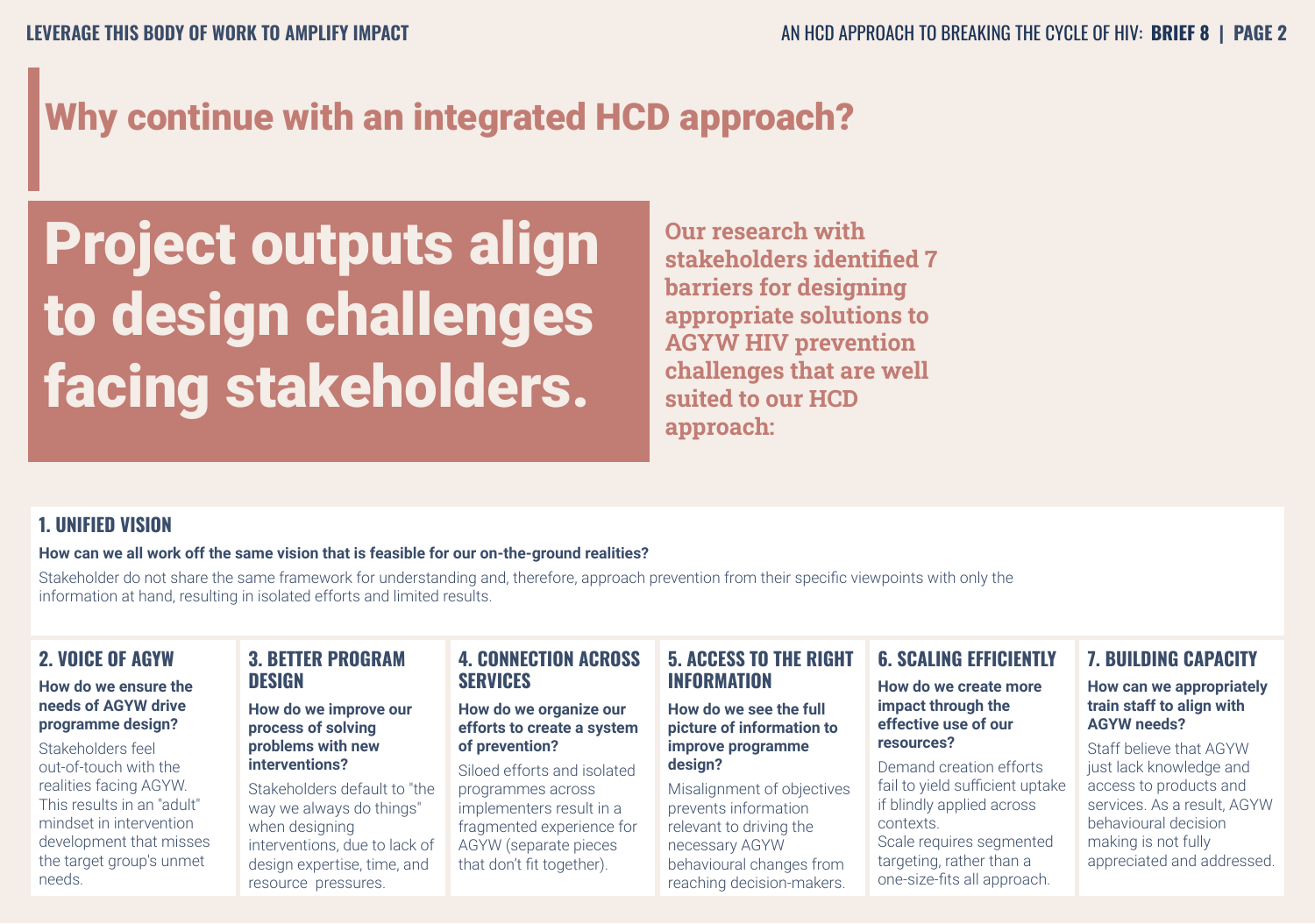# How could we provide additional value with this integrated HCD approach?

# Get in touch with us. We can help in the following 4 ways:

# 1. Deploy the Relationship Workshop at scale.

The Relationship Workshop is a short intervention of only five weeks. This powerful new approach to prevention engages with young women by connecting relationship goals to behaviours for lasting change. At the end of the five weeks, product and service linkage opportunities are complemented by social support networks that develop.

# 2. Develop new solutions that were suggested by AGYW.

Creating future solutions for AGYW is as easy as developing the 22 ideas they already identified.

All of the concepts (on the next page) aligned to the priorities and needs of AGYW, but only one was developed as a pilot during this project.

# 3. Create more impact in less time.

Leverage our expertise for facilitating a process to help apply insights and Design Aids from this project to create more impact in less time.

- ●Create strategy to allocate resources more effectively
- Translate strategy by prioritising programmes to develop
- ●Design and refine programmes

# 4. Apply the HCD integrated approach to SRH issues.

The integrated approach should be extended beyond prevention to broader SRH related issues such as contraception and pregnancy prevention. These complex issues demand comprehensive and integrated projects to address them.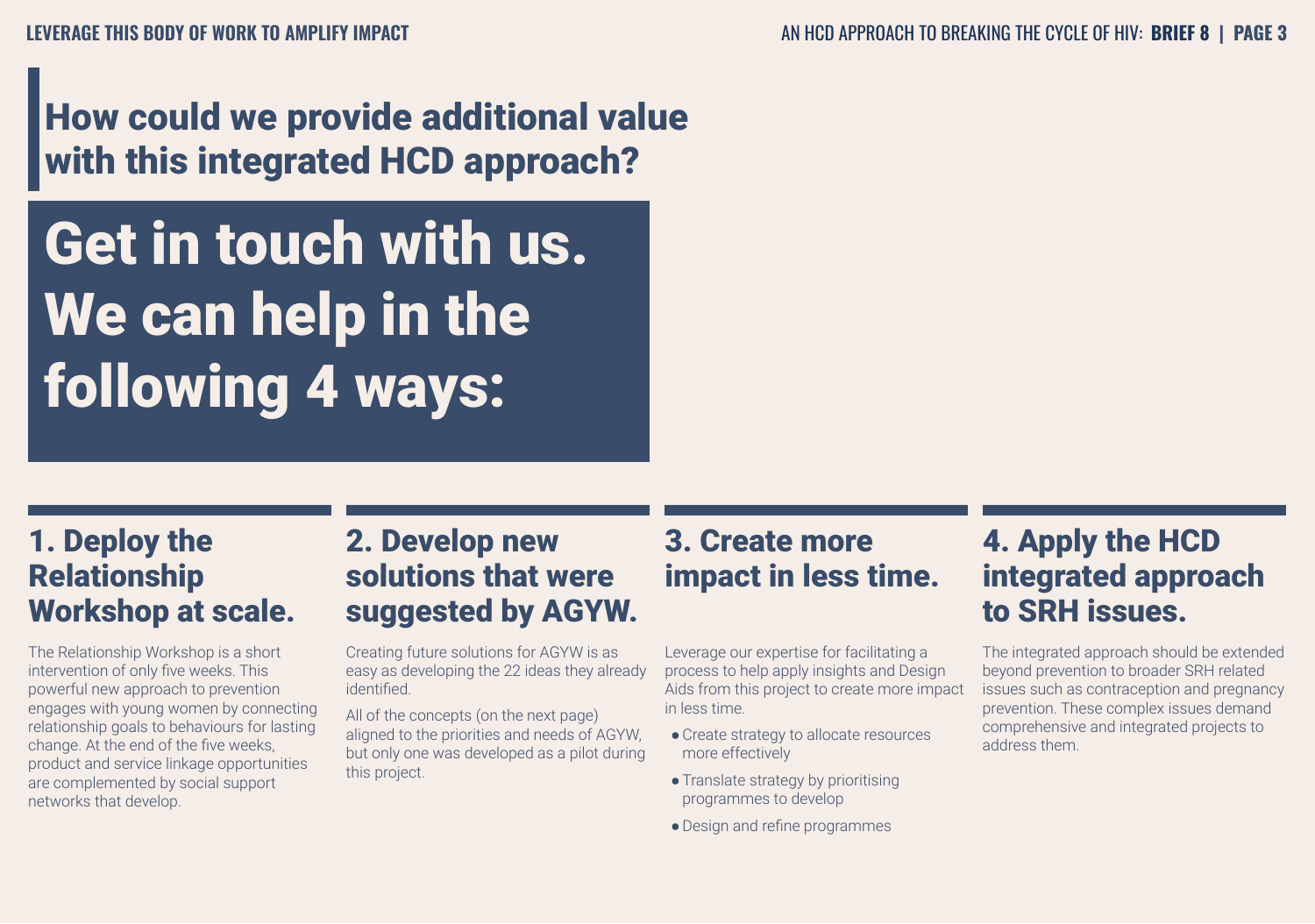# How could we provide additional value with this integrated HCD approach?

Address SRH issues by applying insights from our work.

Four overarching insights from the current work illuminate the reality that AGYW face:

### 1

There is a significant gap in relevant and credible support for AGYW's evolving sexual health and relationship needs.

## 2

AGYW engagement with male partners depends on their relationship needs and the perceived role the partner plays. Male partners use this knowledge to either support or prevent her from positive health outcomes.

### 3

Maternal figures and healthcare workers (nurses and CHWs) are a trusted source of sexual health advice, but despite their positive intent, they lack the skill and tools to engage with AGYW effectively.

### 4

Medical solutions are just one set of possible options available to AGYW when making sexual health choices.

**To fully understand the complexity of decisions, we need to put the people we want to serve at the centre of solutions.**

The integrated approach should be extended beyond prevention to broader SRH related issues such as contraception and pregnancy prevention. These complex issues demand comprehensive and integrated projects to address them.

#### **HIV Prevention Market Manager**





Supported by the Bill & Melinda Gates Foundation *avac@avac.org*

*Contact the project team at: Upstream Thinking or Final Mile Consulting*